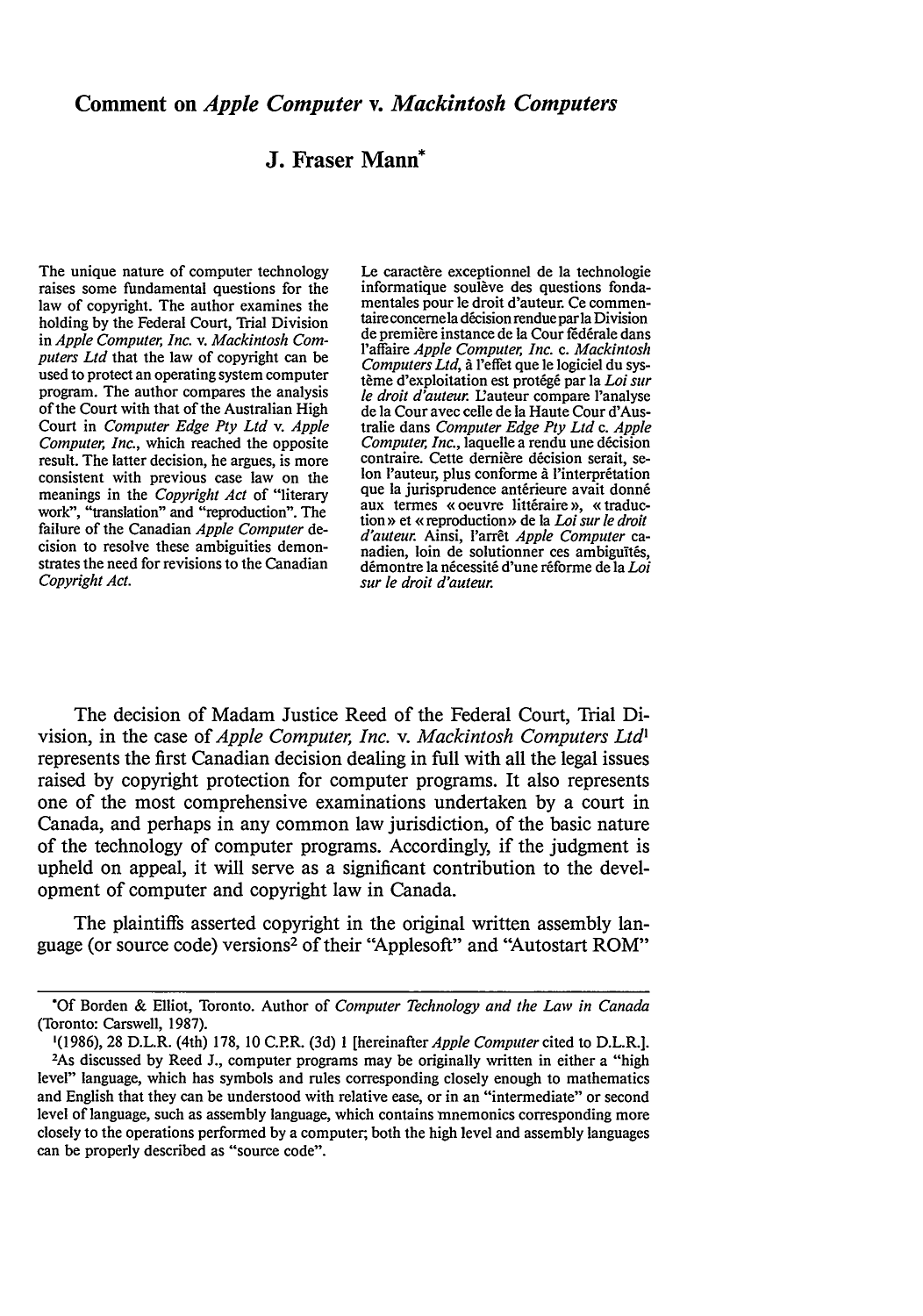operating system programs. They claimed that the hexadecimal (or object code) versions of such programs, as they had been reproduced on silicon chips by the defendants, were entitled to copyright protection as translations of the original source code programs. The hexadecimal version of the program consists of a notation based on a sixteen-digit alpha-numeric system. <sup>3</sup> This system can be reproduced on silicon chips by etching them in such a way as to produce high and low voltage electrical states by virtue of which the program "communicates" with the computer. This serves as a memory of the program and is known as "ROM" (or "Read Only Memory"). Evidence adduced by the plaintiffs indicated that the information encoded on one of the chips sold by the defendants was almost identical in content and location to the plaintiffs corresponding chip.

Reed J. rejected the defendant's initial contention that there can be no protection of programs under the *Copyright Act4* as they are merely specifications for a machine part. Instead, a program represents instructions to the computer for moving information between registers and performing operations; it is, in other words, an instruction manual addressed to the central processing unit of a computer rather than to another human being. The program retains this character as an instruction manual in the computer since it can be read out of ROM and displayed on the screen of the monitor or produced in a printout. It can also be converted to the original assembly language version.

While noting that programs could be read out of ROM and are occasionally so read by human beings for diagnostic purposes, Reed J. conceded that this was not their primary purpose. Instead, programs are designed primarily to be "communications" to a computer and are used to cause a computer to perform certain operations. It was recognized that no other form of written text operates in this way and that it stretches ordinary conceptual notions of the nature of a written text to conceive of it as operating in this fashion. This uniqueness was the essence of the dispute as to whether copyright exists.

<sup>&</sup>lt;sup>3</sup>The object code or "machine language" can be written in either binary notation which is a number system using only two digits, 1 and 0, or in hexadecimal notation.

<sup>4</sup>S. 4(1) of the *Copyright Act,* R.S.C. 1970, c. C-30 provides that copyright subsists "in every original literary, dramatic, musical and artistic work". S. 2 of the Act defines "every original literary, dramatic, musical and artistic work" to include "every original production in the literary, scientific or artistic domain, whatever may be the mode or form of its expression". Notwithstanding this general language, it was held in the case of *Cuisenaire v. South West* Imports Ltd (1967), [1968] **1** Ex. C.R. 493 at 507-13, 54 C.PR. 1, aff'd (1968), [1969] S.C.R. 208, that it was necessary to show that a work came within one of the specific categories set out in the Act to be protected.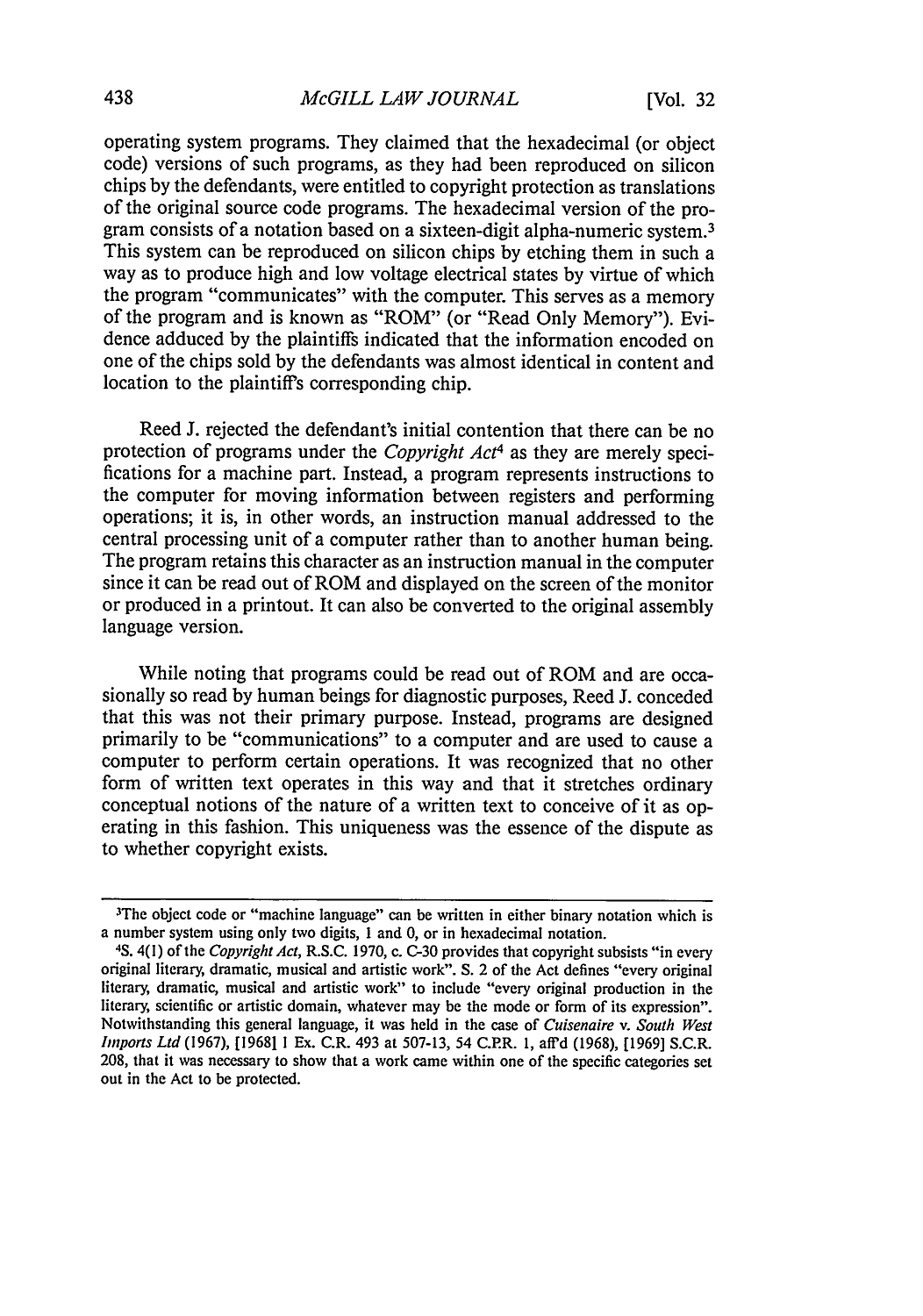**1987]**

## **COMMENTS**

This characteristic of computer programs gave rise to the sole issue in the case which was whether a computer program which originates in a written text continues to be covered by copyright when it is converted into its electrical code version or when it is embodied in a device designed to replicate that code.<sup>5</sup> The defendant made four arguments contending that copyright protection does not extend in this fashion.

The first argument was that the conversion of a program from assembly language to hexadecimal code was not a translation of the program, but a different literary work. Reed J. cited the dictionary definition of "translation" as including to "express the sense of (word, sentence, speech, book poem [sic]) in or into another language, *in or to another form of representation."' <sup>6</sup>*Reed J. noted that an analogy could be made to the conversion of a text into a Morse code. She found that the conversion of a work into a code, or of a work written in one code to another code, constitutes a "translation" for purposes of the Act. Accordingly, the hexadecimal version of a program was not a different work from the original source program on which it was based.

The second argument was that copyright does not extend to a computer program embodied in a ROM chip because the program in such form constitutes a merger of the idea and its expression. Reed J. seemed to contend that if this argument were true, it should likewise follow that the written assembly language version of the program would not be subject to copyright.7 She then questioned the scope, and even the existence, of any legal rule that copyright ceases to exist when there is a merger of the idea with its expression. Moreover, the evidence indicated that there was a multitude of forms of expression in which any given program could be written.

(a) to produce, reproduce, perform or publish any translation of the work;

(d) in the case of a literary, dramatic, musical or artistic work, to make any record, perforated roll, cinematograph film, or other contrivance by means of which the work may be mechanically performed or delivered;

(f) in the case of any literary, dramatic, musical or artistic work, to communicate such work by radiocommunication;

and to authorize any such acts as aforesaid. *<sup>6</sup> Apple Computer, supra,* note **I** at 198. *7 Ibid.* at 201-2.

**<sup>5</sup> S.** 3(1) of the *Copyright Act* provides as follows:

For the purposes of this Act, "copyright" means the sole right to produce or reproduce the work or any substantial part thereof in any material form whatever, to perform, or in the case of a lecture to deliver, the work or any substantial part thereof in public; if the work is unpublished, to publish the work or any substantial part thereof; and includes the sole right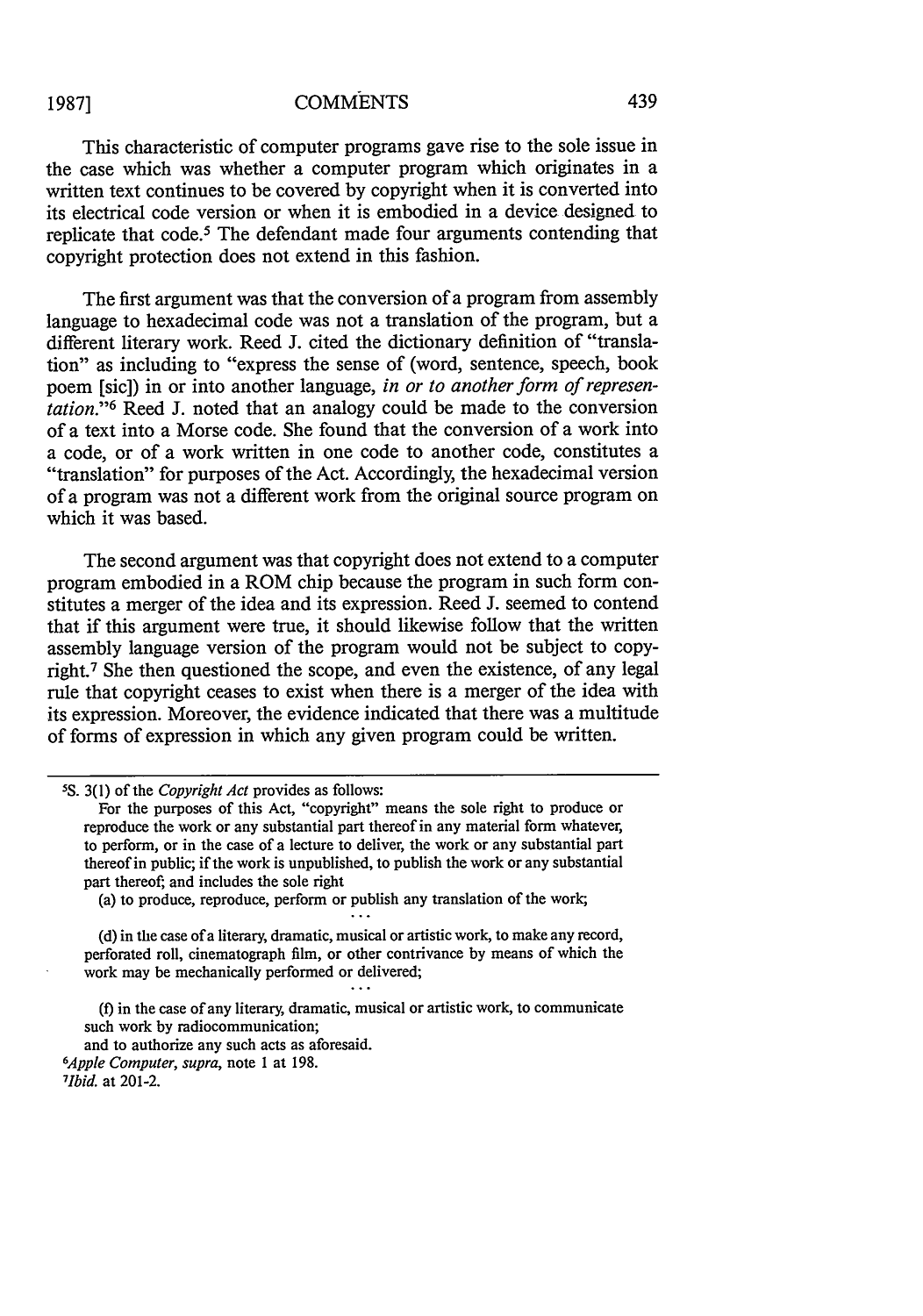Reed J. noted that the facts in *Apple Computer* could be distinguished from those in certain Canadian and Australian cases in which physical objects in question were held not to be types of works covered by the Act.<sup>8</sup> These cases were found not to be applicable since the computer program when written was clearly a literary work and its embodiment in a silicon chip retained the form of expression of the original work. The program in its source code version could be retrieved (or read out) in the form of a print-out or on a monitor by a process of translation from the ROM chip.9

The third set of arguments considered by Reed J. related to the proper interpretation to be given to subsection 3(1) of the *Copyright Act* and particularly the opening words of that provision giving a copyright owner "the sole right to produce or reproduce the work ... in any material form whatever ...". Reed J. held that this phrase, which was based on the 1911 United Kingdom *Copyright Act,* was purposely drafted to encompass new technologies developed after the Act was passed.'0 The section did away with any requirement that in order to be covered by copyright, a reproduction of the work had to be in a form which humans can read. This provision also did away with any rule denying copyright protection to a work merely because the copy or reproduction could be characterized as part of a machine.

Based on the foregoing, Reed J. held that the opening words of section 3 covered the plaintiffs program as embodied in the ROM chip since such embodiment was the production or reproduction of the work in a material form in the same way as a record or tape cassette. She noted that the requirement of readability or appearance to the eye meant no more than that there be a method by which a work in which copyright is claimed and an alleged infringing work can be visually compared for the purpose of determining whether copying has occurred. Since the programs in this case could be read out of ROM and so compared, this requirement was met. She cited various authorities to support the proposition that copyright may be infringed even where that which is reproduced is in a different material form from the original.<sup>11</sup>

*9 Apple Computer, supra,* note 1 at 201.

*0 Ilbid.* at 207.

*sCuisenairev. Reed(1962),* [1963] V.R. 719, 5 EL.R. 180 (S.C. Victoria); *Cuisenaire v. South West Imports Ltd, supra,* note 4.

*<sup>&</sup>quot;Chabot v. Davies* (1936), [1936] 3 All E.R. 221, 155 L.T. 525 (Ch.) (a store front built from plans); *King Features Syndicate Inc.* v. *0. and M. Kleeman Ltd* (1941), [1941] A.C. 417, [1941] 2 All E.R. 403 (H.L.) (dolls based on a cartoon); *Dorlingv. Honnor Marine Ltd (1963),* [1965] Ch. 1, [1964] **1** All E.R. 241 (C.A.) (boats from plans); *Bayliner Marine Corp. v. Doral Boats Ltd(1985),* [1986] 3 **EC.** 346, 5 C.P.R. (3d) 289 (T.D.), rev'd on othergrounds (1986), **10** C.P.R. (3d) 289 (A.D.) (boat parts from plans).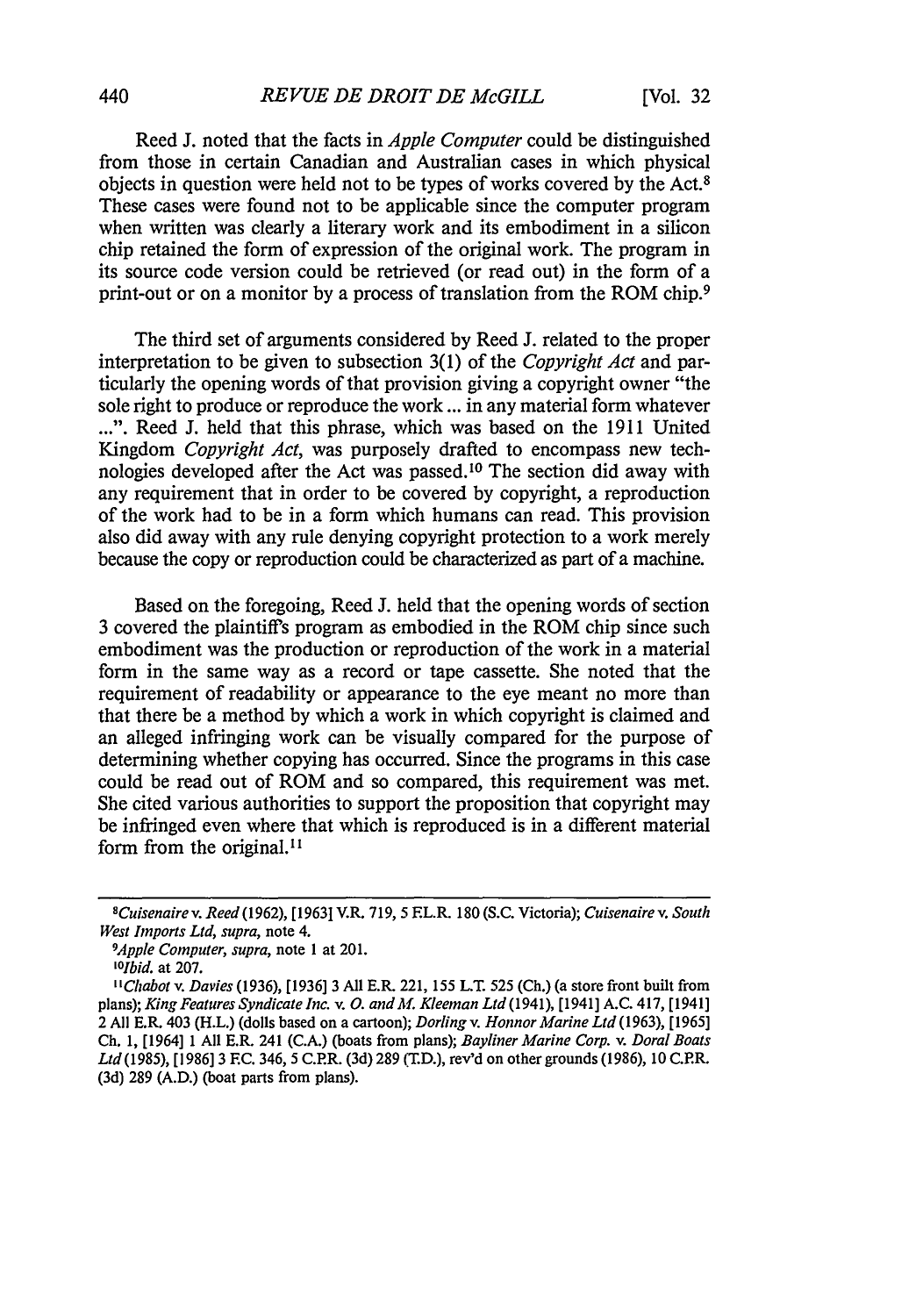## CHRONIQUE DE JURISPRUDENCE **1987]**

Reed J. also rejected the argument that the programs were not entitled to copyright protection because they were not intended for communication to human beings. From the opening words of section 3, it was held that there was no requirement that a work be used for such a purpose. The various paragraphs of subsection  $3(1)$  - for example, paragraph 1(d) referring to contrivances for the mechanical performance or delivery of the work, such as acoustic or visual representation — should not be interpreted as limiting the opening words of that provision.

Reed J. also considered but rejected various public policy arguments that were made for the contention that a program recorded in ROM should not be protected by copyright. One such argument was that the Act should not be interpreted as extending to such works on the grounds that to do so would constitute the granting of a monopoly on an item of commerce. It was noted, however, that the purpose of the *Copyright Act* is, and always has been, to grant a monopoly. Reed J. also rejected the arguments that the application of copyright to computer programs would usurp the function of Parliament in view of various proposals made to amend the *Copyright Act,* or that the defendants should not be penalized for acting as they did when there was so much debate and uncertainty as to whether the legislation extended to computer programs.

Based on the foregoing grounds, Reed J. found that both the corporate defendants and the majority of individual defendants named in the action were liable for copyright infringement.

The decision of Reed **J.** in *Apple Computer* represents a well-reasoned application of basic principles of copyright law to the technology of computer programs. At the same time the judgment raises important questions as to the proper interpretation of certain provisions of the *Copyright Act.*

In considering the findings of Reed **J.,** reference must be made to a judgment rendered only one week later by the Australian High Court in the case of *Computer Edge Pty Ltd v. Apple Computer, Inc.*<sup>12</sup> As in the Canadian case, the Court was required to consider whether copyright in the respondent's "Autostart" and "Applesoft" operating system programs was infringed by the reproduction of ROM chips embodying such programs. The statutory provisions applied in that case were substantially similar to those considered in the Canadian *Apple Computer* case since the cause of action arose prior

<sup>12(1986), 65</sup> A.L.R. 33,6 I.PR. **I** (H.C. Australia) [hereinafter *ComputerEdge cited* to A.L.R.], rev'g (1984), 53 A.L.R. 225, 2 I.PR. 1 (EC. Australia).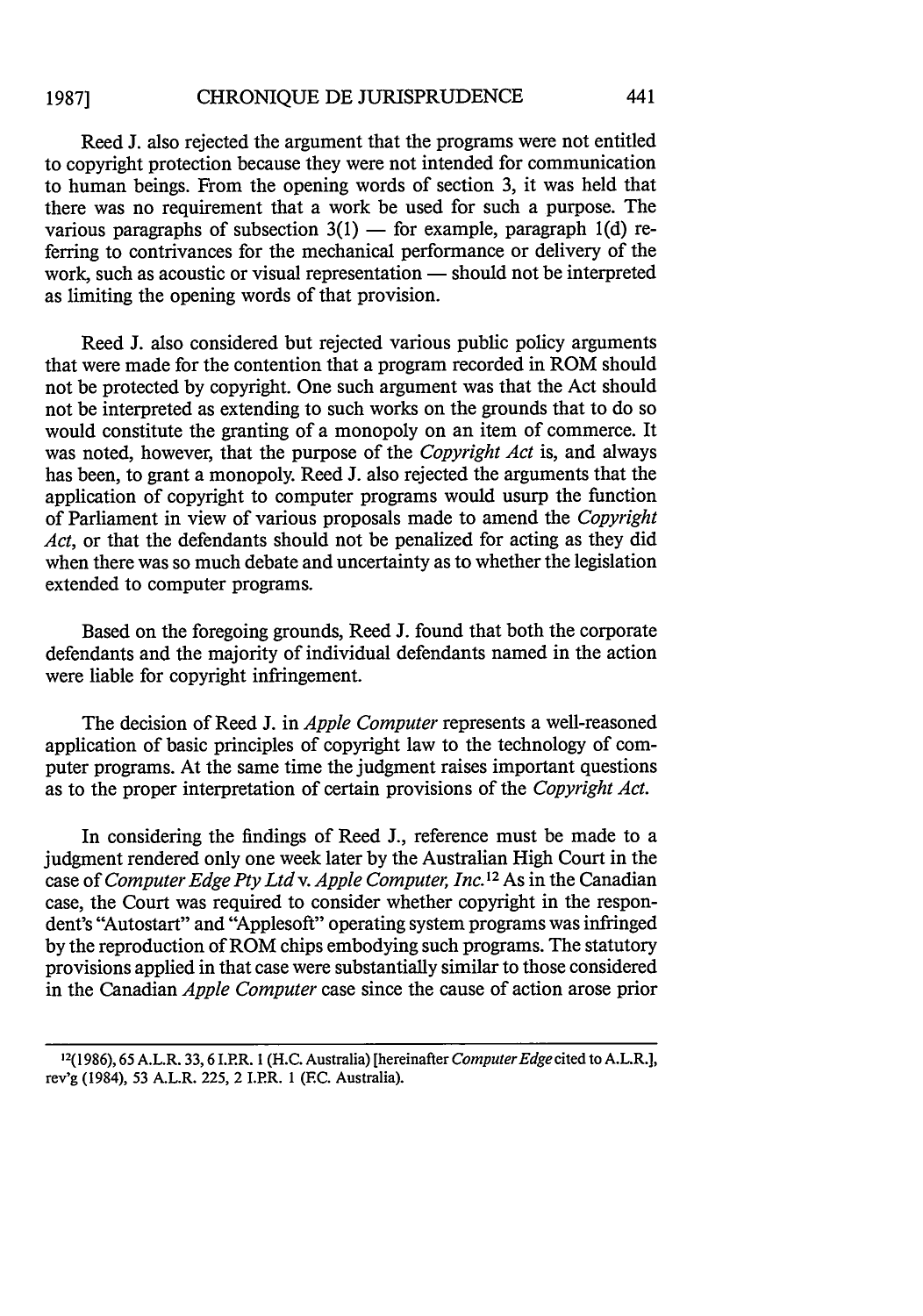to amendments being made to the Australian *Copyright Act* in 1984 dealing expressly with computer programs.<sup>13</sup>

All five judges of the High Court expressed the view that computer programs written in source code form were protected as literary works under the *Copyright Act.* However, in separate concurring judgments, a majority of the Court (Mason and Wilson JJ. dissenting) reversed the finding of the full Federal Court and found that computer programs stored permanently in ROM containing connected electrical circuits were not entitled to copyright protection. In reaching this conclusion, the Court found against the respondents on each of three possible grounds on the basis of which it was contended that the reproduction of programs embodied in ROM constituted an infringement of copyright. These arguments were as follows:

**-** the respondents' programs as written in source code form were original literary works, their object code programs were "adaptations" (or translations) of those source code programs and the appellants' object code programs as embodied in ROM were reproductions of those adaptations;

**-** the respondents' source code programs were original literary works and the appellants' object code programs were either adaptations or reproductions of those source code programs;

**-** the respondents' object code programs, as embodied in ROM, were themselves original literary works and the appellants' object code programs were reproductions of those literary works.

With respect to the last of these alternatives, the majority of the High Court held that insofar as the object code programs embodied in ROM existed either as a sequence of electrical impulses, or in the pattern of circuits that when activated generated those impulses, they were not literary works. In the words of Gibbs C.J.:

[The electrical impulses] were not visible or otherwise perceptible, and they were not, and were not intended to be, capable by themselves of conveying a meaning which could be understood by human beings. Obviously, the pattern of the circuits in the ROMs also did not represent or reproduce any words or figures, and were incapable of conveying any meaning.

| <sup>13</sup> S. 3(a) of the <i>Copyright Amendment Act 1984</i> , Aust. Acts 1984, No. 43, now provides that |
|---------------------------------------------------------------------------------------------------------------|
| a computer program is a literary work. S. 3(b) of the Act defines a computer program as follows:              |
| "eomputer program" means an expression, in any language, code or notation of                                  |
| a set of instructions (whether with or without related information) intended, either                          |
| directly or after either or both of the following:                                                            |
| (a) conversion to another language, code or notation;                                                         |
|                                                                                                               |

(b) reproduction in a different material form,

to cause a device having digital information processing capabilities to perform a particular function ....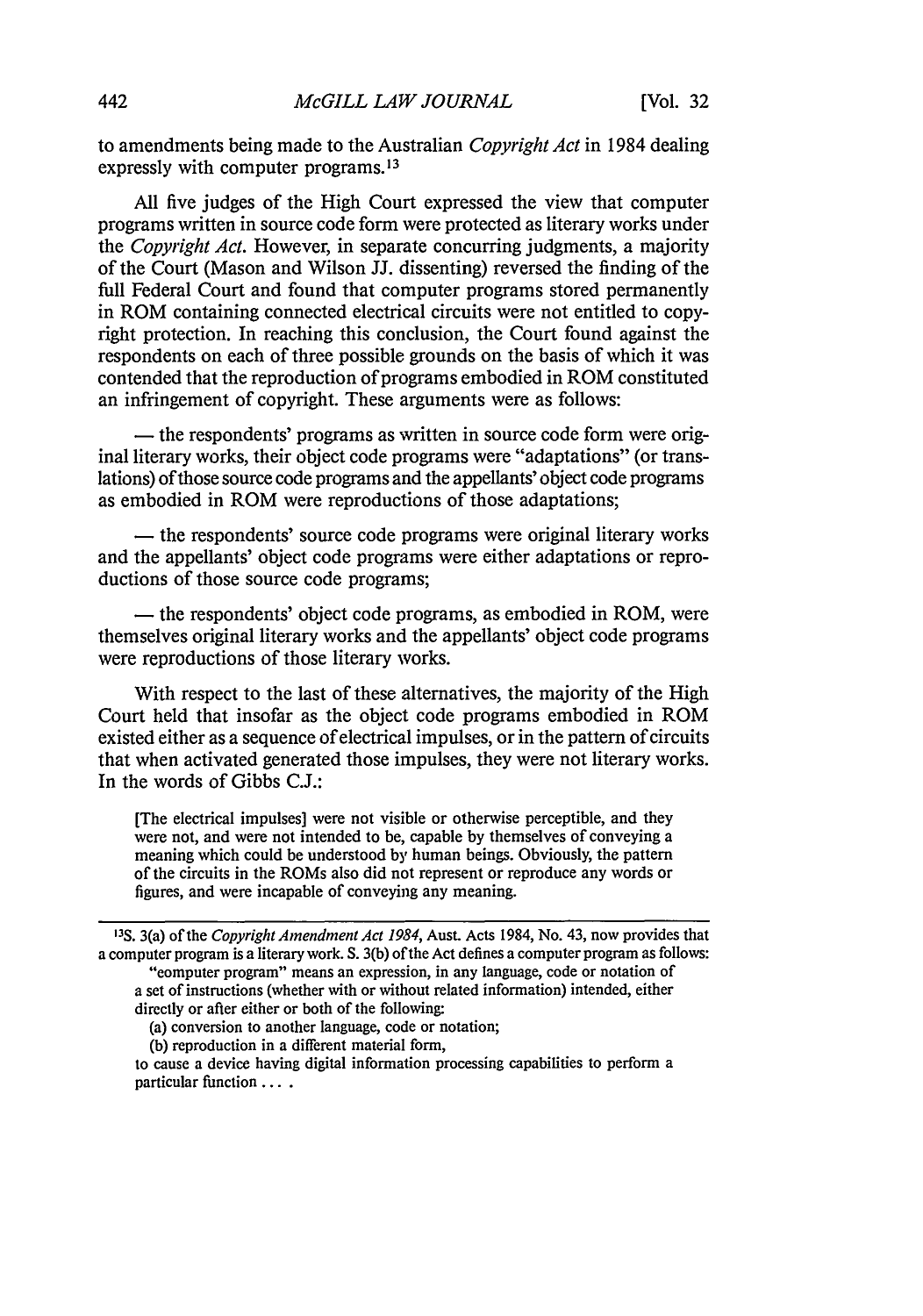It seems to me a complete distortion of meaning to describe electrical impulses in a silicon chip, which cannot be perceived by the senses and are not intended to convey any message to a human being and which do not represent words, letters, figures or symbols as a literary work; still less can a pattern of circuits be so described.14

The majority of the High Court also rejected the view that object code programs embodied in ROMs were adaptations or translations of the source code programs. It was noted that the source code programs were not turned into another language (even into another computer language), but rather were turned into electrical impulses. The secondary definition of a translation set forth in the *Shorter Oxford English Dictionary* as the "expression or rendering of something in another medium or form" was a "transferred and figurative use" of the word which did not come within the meaning of a "translation" or "adaptation" for purposes of the Australian *Copyright Act.15* In any event, the object programs in ROM were not a translation of the source code programs since they did not "express or render" them, but were only a means of making the instructions written therein effective. Gibbs C.J. noted further that an adaptation within the meaning of the Act must itself be a work and that the object code programs in ROM were not works.

The High Court held further that the appellants' object code programs embodied in ROM were not reproductions of the respondents' source code programs since it was not possible to show any objective similarity between the two works. The appellants' ROMs embodied the ideas and logical structure of the respondents' source programs, but, in the absence of any resemblance, did not reproduce the expressions of such ideas and logical structure. It was noted by Brennan J. that it was not sufficient to show that the object code programs were derived from the source programs since both derivation and resemblance were essential to reproduction.

The contrast between the decision of Reed J. in *Apple Computer* and the majority judgment of the Australian High Court in *Computer Edge* demonstrates that notwithstanding the long history of copyright legislation, certain fundamental issues concerning the interpretation of that legislation remain unresolved. In particular, the essential meanings of such basic concepts in both the Canadian and Australian Acts as a "literary work", "translation" and a "reproduction" of a work "in a material form" remain uncertain.

On the question of the meaning of a "literary work" the Australian High Court decision indicates that a literary work must be capable of being seen or otherwise perceived and must be understood by human beings. By

*<sup>1</sup> 4Computer Edge, supra,* note 12 at 39-40. *'51bid.* at 40.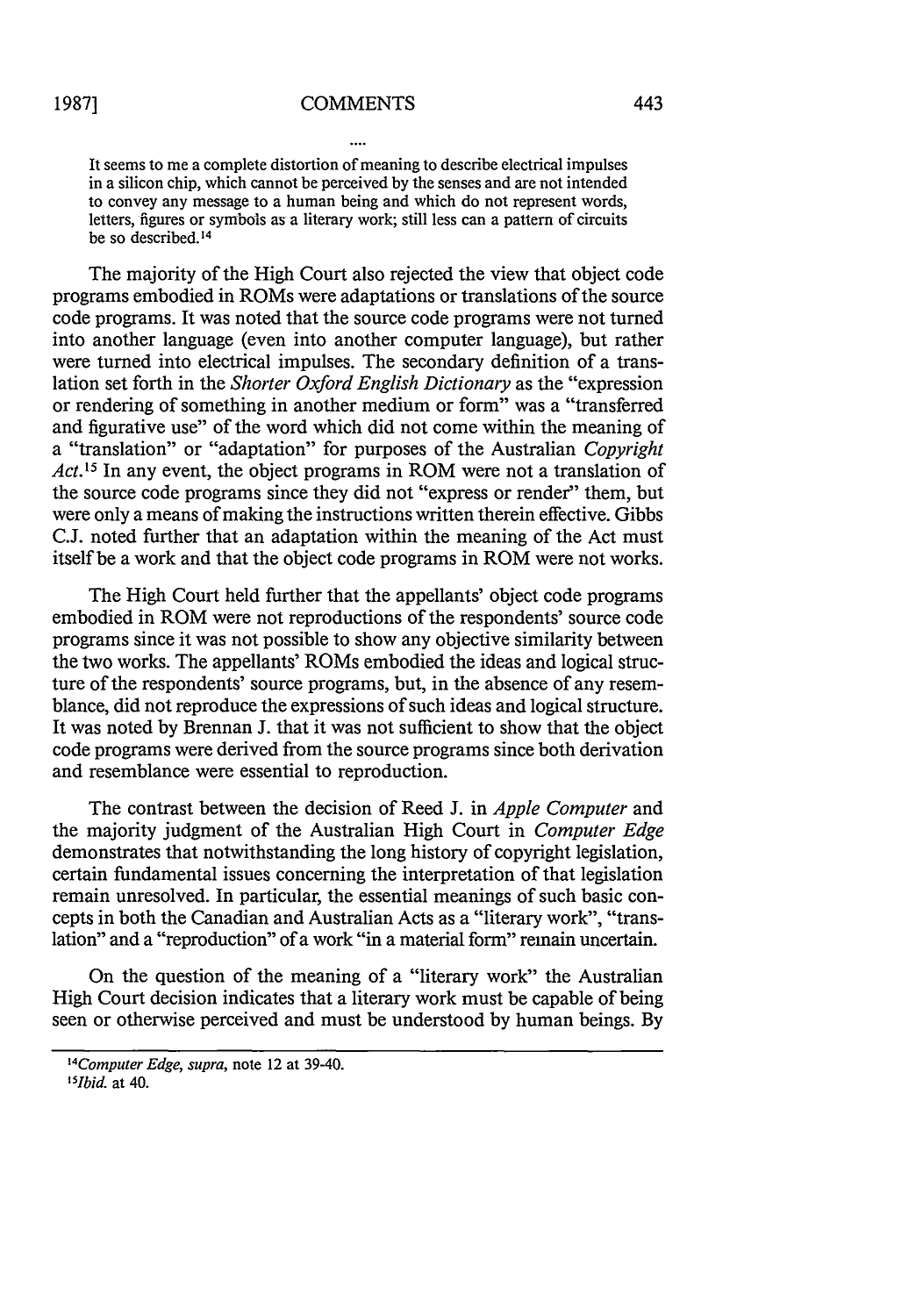contrast, Reed **J.** indicated that there is no requirement of readability or appearance as long as there is a method for comparing the work in which copyright is claimed and the work which is alleged to infringe copyright. Similarly, she indicated that there is no requirement that a work be intended for communication between human beings.

It is difficult to reconcile the finding of Reed J. with respect to the requirements of a literary work with other cases in which the concept of such a work has been considered. In the oft-cited judgment of Peterson J. in the case of *University of London Press Ltd v. University Tutorial Press Ltd,* a literary work was described as a "work which is expressed in print or writing, irrespective of the question whether the quality or style is high."16 This test was cited with approval by the House of Lords in the case of *Ladbroke (Football) Ltd v. William Hill (Football) Ltd,'7* and recently by the Federal Court of Canada in the case of *Bulman Group Ltd v. "One-Write" Accounting Systems Ltd.18* In addition, a literary work has been defined as a work which is intended "to afford either information and instructions, or pleasure, in the form of literary enjoyment."<sup>19</sup> This test was recently adopted by the English Court of Appeal in the case of *Exxon Corp. v. Exxon Insurance Consultants International Ltd.20* Such authorities are consistent with the findings of the Australian High Court that a literary work must be expressed in a perceptible form and must be intended for purposes of communication to humans.

With respect to the concept of a "reproduction", *Apple Computer* stands for the proposition that there is no requirement that the reproduction have any resemblance to the original work except to the extent that there be some method by which the two can be compared to determine whether copying has occurred. The Australian High Court in the *Computer Edge* case, on the other hand, held that it is not sufficient to show that the reproduction be derived from the original because the reproduction must also resemble the original.

Again, it would seem difficult to reconcile the finding of Reed J. with respect to the meaning of a reproduction with previous case law. In *Francis Day and Hunter Ltd v. Bron,* Diplock L.J. (as he then was) held that the two elements necessary in order for there to be an infringement of the reproduction right were the following:

 $\cdot$ 

<sup>16(1916), [1916] 2</sup> Ch. 601 at 608, 115 L.T. 301. '7(1964), [1964] 1 W.L.R. 273 at 285, [1964] **1** All E.R. 465. 18(1982), [1982] 2 EC. 327 at 331-32, 16 B.L.R. 16 (T.D.). *' 9 nollinrake v. Truswell* (1894), [1894] 3 Ch. 420 at 428, 71 L.T. 419 (C.A.). 20(1981), [1982] 1 Ch. **I10** at 143, [1981] 3 W.L.R. 541 (C.A.).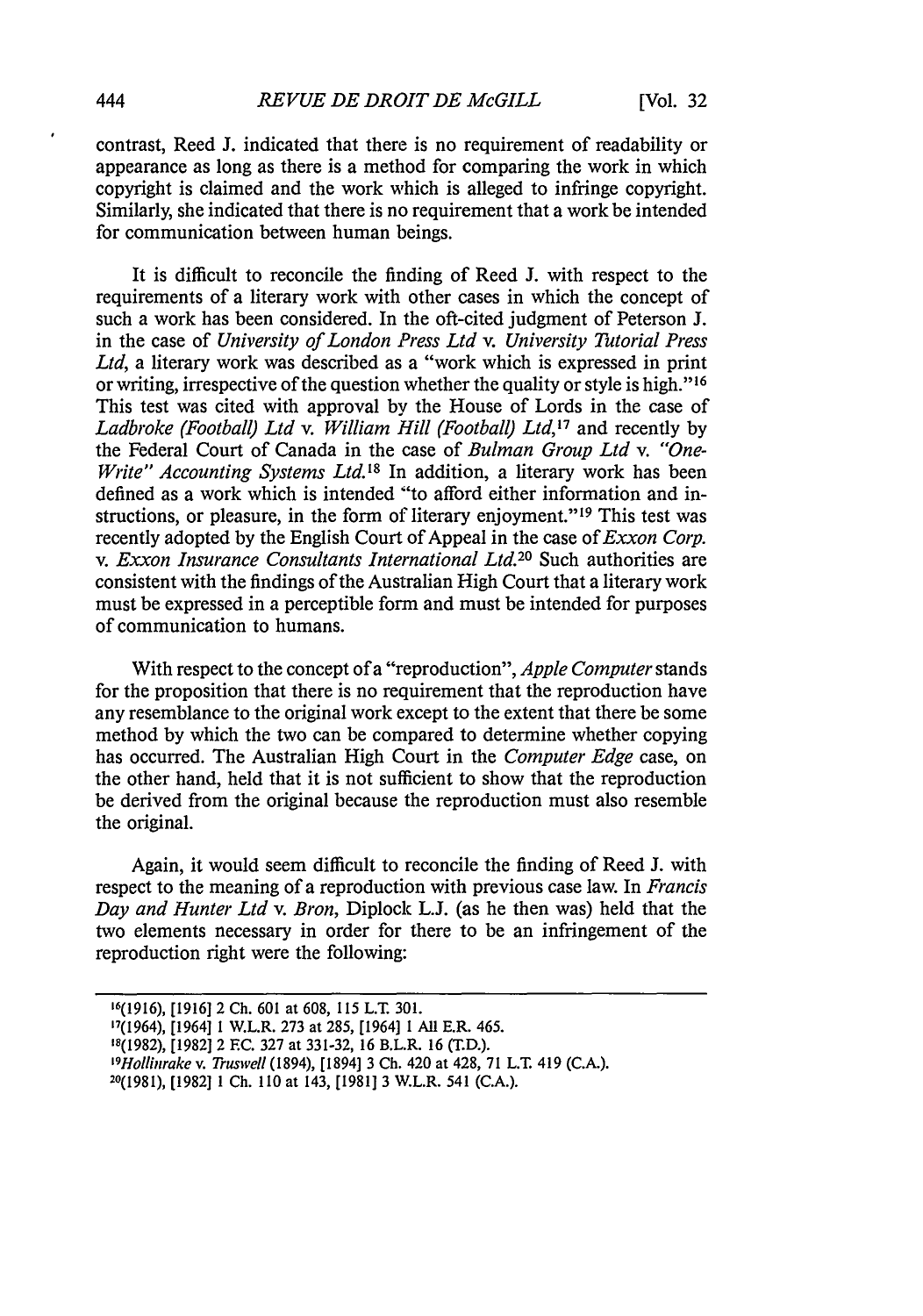[F]irst, there must be sufficient objective similarity between the infringing work and the copyright work, or a substantial part thereof, for the former to be properly described, not necessarily as identical with, but as a reproduction or adaptation of the latter; secondly, the copyright work must be the source from which the infringing work is derived.<sup>21</sup>

As was noted by Reed J. in *Apple Computer,* it has been held in several English cases that a reproduction may be in a different material form in the sense that it may be in different dimensions from the original.<sup>22</sup> More recently, the House of Lords in the case of *British Leyland Motor Corp. v.* Armstrong Patents Co.<sup>23</sup> held that the reproduction of motor vehicle parts, such as mufflers, constitutes an indirect infringement of copyright in the plans of such parts. However, the reproduction right could not be asserted by a copyright owner in that case so as to deny the right of a car owner to repair his vehicle by obtaining replacement parts from competing manufacturers. The House of Lords also noted that there was a clear visual resemblance which could be detected by a non-expert between the objects which were reproduced and the plans of those objects.

It is not clear whether the concept of an indirect reproduction forms part of the Canadian *Copyright Act.* In the case of *Bayliner Marine Corp. v. Doral Boats Ltd,24* the Federal Court of Appeal found that since designs for boat parts served an ornamental purpose, they were capable of registration under the *Industrial Design Act*<sup>25</sup> and, accordingly, were not entitled to copyright protection. The Court did not consider it necessary to determine whether the decision of the House of Lords in the *British Leyland* case applied in Canada. It noted, however, that there were significant differences on this point between the Canadian and British industrial design and copyright legislation.

Notwithstanding any such differences, there is Canadian authority to support the proposition that the similarity between an original and a **re**production must be detectable as a matter of visual resemblance. In *Cuisenaire v. South West Imports Ltd,26* it was held that the production of coloured rods made for teaching purposes did not constitute an infringement of copyright in the written text in which such a teaching method was described. In finding that copyright was not infringed in such circumstances, Noel J. relied on the Australian case of *Cuisenaire v. Reed27* which dealt with a similar fact situation, and which distinguished the cases dealing with

**<sup>2](1963),</sup>** [1963] 1 Ch. 587 at 623, [1963] 2 All E.R. 16.

<sup>22</sup> See the cases cited *supra,* note 11.

<sup>23(1986), [1986]</sup> A.C. 577, [1986] 1 All E.R. 850 [hereinafter *British Leyland].*

*<sup>24</sup> Supra,* note **11.**

<sup>25</sup>R.S.C. 1970, c. **1-8.** *26*

*<sup>&</sup>lt;sup>26</sup>Supra*, note 4.

*Supra,* note 8.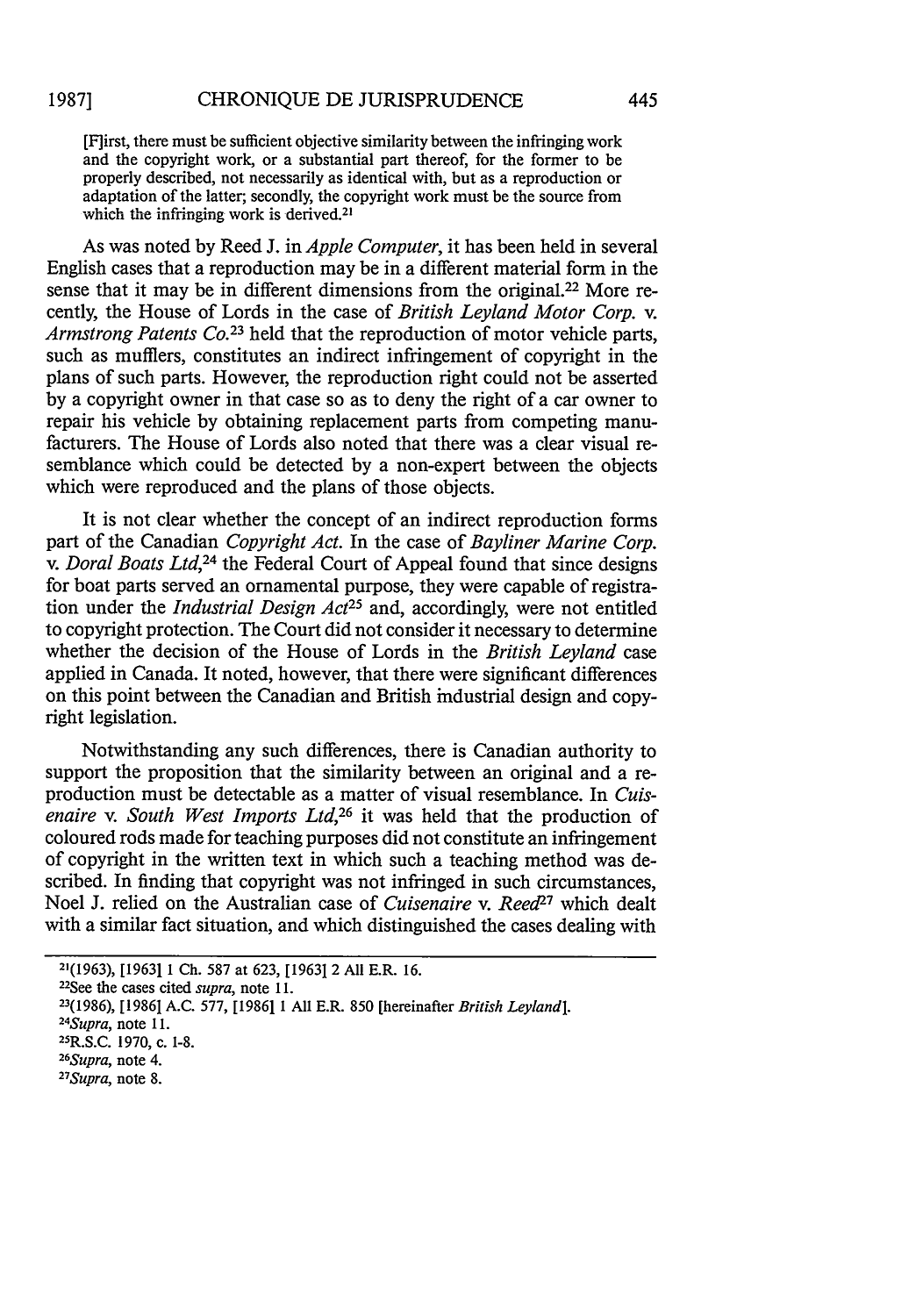the reproduction of two-dimensional drawings in three-dimensional objects on the grounds that in those cases there was a clear visual resemblance between the alleged infringing article and the work in which copyright subsisted, sufficient to warrant the conclusion that one had been copied from the other. It appeared to be accepted in both *Cuisenaire v. South West Imports Ltd* and *Cuisenaire v. Reed* that the similarity between the original work and the infringing work had to be detectable as a matter of visual resemblance, and there was no indication that it would be sufficient to show a method for comparing the original and the reproduction.

The decisions in the *Apple Computer* and *Computer Edge* cases also raise uncertainty as to the meaning of the concept of "translation". In the view of Reed J., a translation need not be in the same medium as the original work and may include any form of representation of a literary work, at least as long as there is a method by which the original work may be retrieved. The majority of the Australian High Court, by contrast, gave a much more restrictive interpretation to the concept of a translation. It was held in this regard that reliance on the secondary meaning of a "translation", namely, the expression of a work in another medium, was precluded by the necessity for an adaptation (including a translation) to be itself a literary work.

In *Apple Computer,* Reed J. did not consider expressly whether a version of a computer program may be protected as a "translation" even if it does not meet the requirements of a literary work. It would appear necessary to satisfy such requirements in view of the decision in *Cuisenaire v. South West Imports Ltd28* in which it was held that a work must be shown to come within one of the four categories referred to in section 2 of the Act, namely "every original, literary, dramatic, musical and artistic work" in order to be protected. Reference should also be made to the case of *Pasickniak v. Dojacek29* in which the court cited with approval a statement in *Copinger on the Law of Copyright* that "[t]ranslations are also original literary works, and consequently entitled to protection."<sup>30</sup> Apart from the cases dealing with computer programs, there does not appear to be any Canadian case in which the concept of a translation has been interpreted to include the rendering of a literary work in a form in which it is not intended to be perceived, read or otherwise understood by human beings.

The contrast between the *Apple Computer* and *Computer Edge* decisions demonstrates the need for revisions to the Canadian *Copyright Act* to provide expressly for the protection of computer programs. Such revisions

*28*

*Supra,* note 4.

<sup>29(1928), 37</sup> Man. R. 265 at 271, [1928] 2 D.L.R. 545 (C.A.). 30

EE.S. James, ed., *Copinger on the Law of Copyright,* 6th ed. (London: Sweet & Maxwell, 1927) at 53.